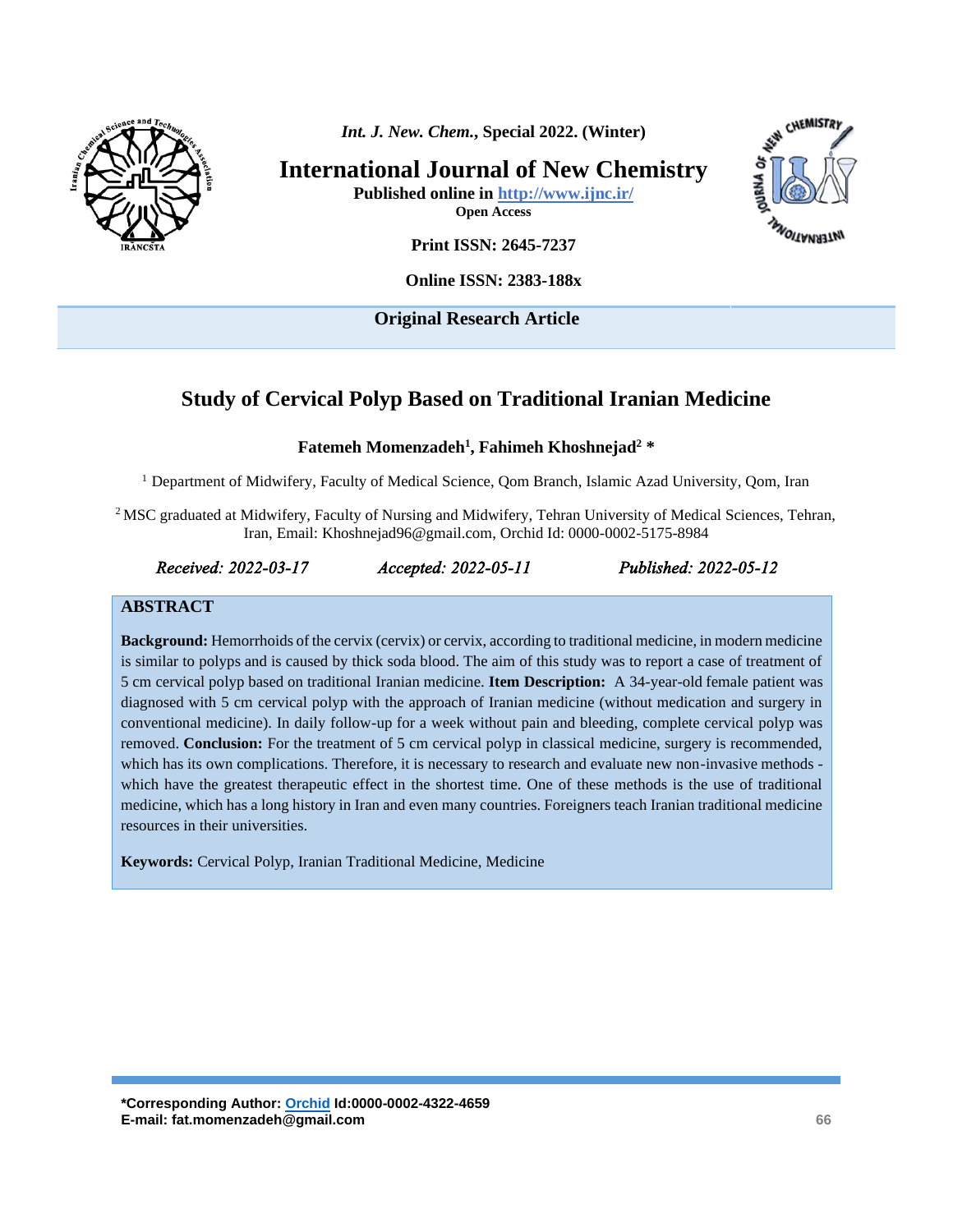## **Introduction**

Cervical polyp is a common disease among women. In fact, a polyp is a very small gland that forms in the cervix and is usually attached to a small stem [1-3]. The size of uterine polyps varies depending on the location from the inside of the uterus to the cervix. Polyps grow in any part of the body as a lump or gland on the mucosal surface [4-6]. Cervical polyps are benign and begin to grow from the innermost layer when polyps form in the cervix. This area will be accompanied by signs and symptoms, which include: watery and bloody discharge, bleeding after sexual intercourse, bleeding between menstrual periods, bleeding after menopause [7-9]. Cervical polyps are recommended in classical medicine for surgery, which has its own complications. In addition, the patient and his family must endure the stress of surgery, and the socio-economic effects of surgery on the family and society must be considered: therefore, it is necessary to study new non-invasive methods that have the greatest therapeutic effect in the shortest time. One of these methods is the use of traditional medicine, which by adopting a systemic approach and considering the cultural, social and psychological existence of the patient, is a good opportunity to improve the treatment process of patients [10-13]. What is now called the "cervix" The sages used to cut the "cervix" or "cervix" where the body of the uterus (uterus) connects to the cervix (vagina). Hemorrhoids may be similar to polyps in modern medicine. Cervical hemorrhoids are prominent appendages similar to anal hemorrhoids that occur either outside the uterus and the more superficial or deep parts. In traditional medicine, hemorrhoids are classified in different aspects:

A: in terms of location to the inside (Ghaira) and external (Taneh),

B- in terms of bleeding with bleeding (open) and without bleeding (unclear smell) Uterine hemorrhoids can cause abnormal bleeding, and according to Razi, the way to differentiate it from menstrual blood is that menstrual bleeding is caused by uterine hemorrhoids that are not subject to a certain order. On the other hand, menstrual blood comes out continuously for a certain period of time, but bleeding it is not continuous from hemorrhoids, it is cut and connected [14-16].

And c- In terms of shape, to a fishbone that is large and empty and painless, to a palm tree that has horns and stems, to an iris that is round like a grape, to a hill that is also called a berry and is round and wide. To thololi (warts) that are small like lentils and chickpeas, to tamarind that looks like a long date kernel, and to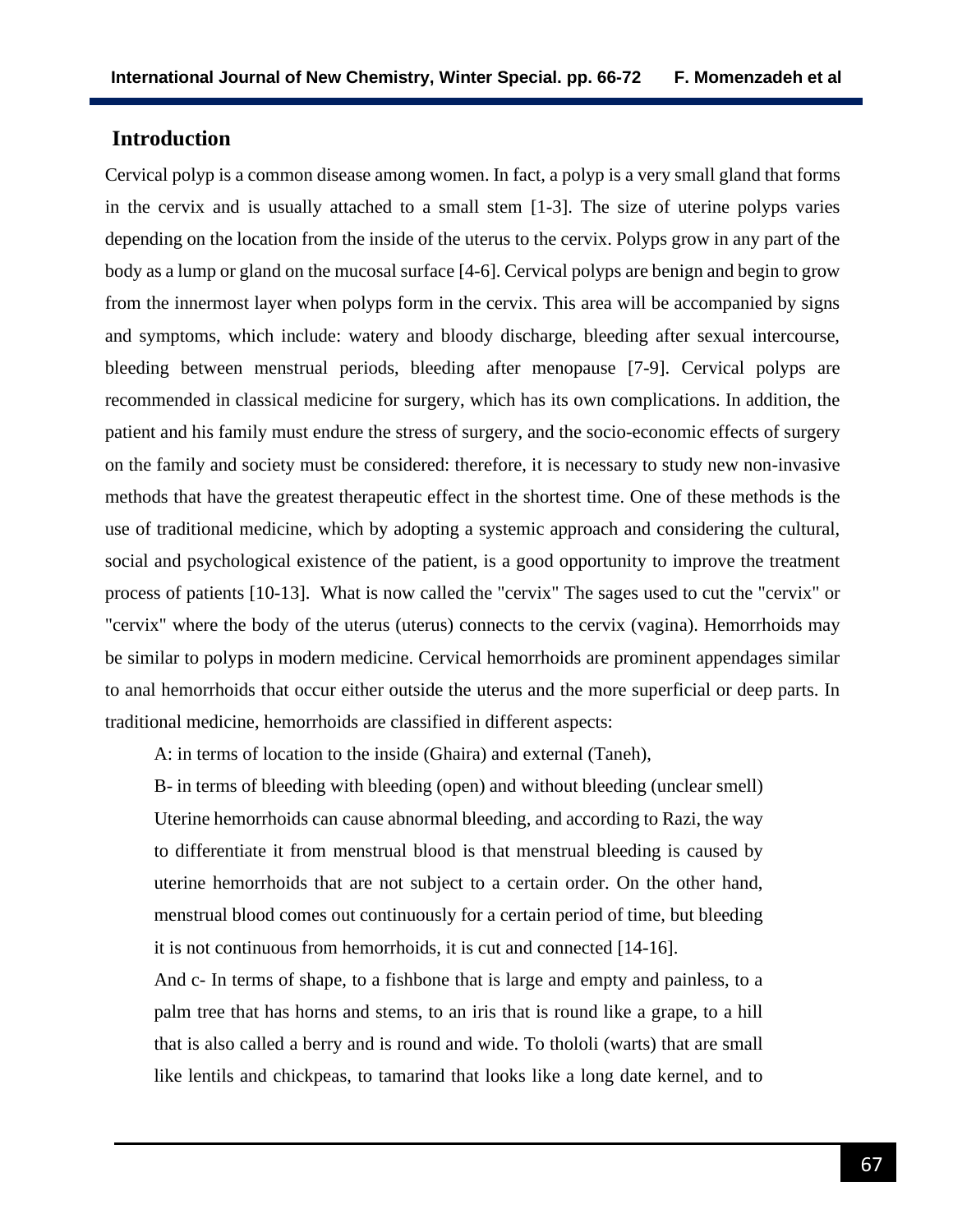tothi that is like black berry. If the hemorrhoids are in the cervix, it can be seen during the examination [17-19].

Temperament is a similar quality resulting from the influence of opposing components.

Temperament is caused by a mixture of four elements in the body [20]. Abu Ali Sina has based the structure of the world on four attributes that these four attributes are two opposites of each other.

- 1. Heat,
- 2. Cold,
- 3. Humidity and
- 4. Constipation.

Which names them as follows:

- 1. Dry cold (soda),
- 2. Wet cold (phlegm)
- 3. Hot and dry (bile) and

4. Warm and wet and temperate (tail) with a total of 9 temperaments (Nature).

When one of these four disorders exceeds the normal level in the body, symptoms appear in the person, which is called the disease. In uterine hemorrhoids, the cause is concentrated urticaria. This soda can be the result of 4 sputum, bile, phlegm and soda. If soda blood does not come out of hemorrhoids, there is a possibility of diseases such as melancholy, cancer, pneumonia, soda epilepsy, etc. Diseases. For the treatment of hemorrhoids, Bu Ali Sina states that first of all, the mood should be corrected and the soda sputum should be cleared from the body. Based on the above points, the purpose of this article is to introduce a treatment method for 5 cm cervical polyp based on traditional medicine [21-23].

## **Case Report and Analysis**

The patient is a 34-year-old married woman, whose inherited temperament is bile phlegm. she was diagnosed with cervical polyps and complained of watery and bloody discharge, bleeding after sexual intercourse, bleeding between menstrual periods and pain during intercourse from 6 months ago, which was observed in the vaginal examination of 5 cm polyp [24-26]. Figure (1) And her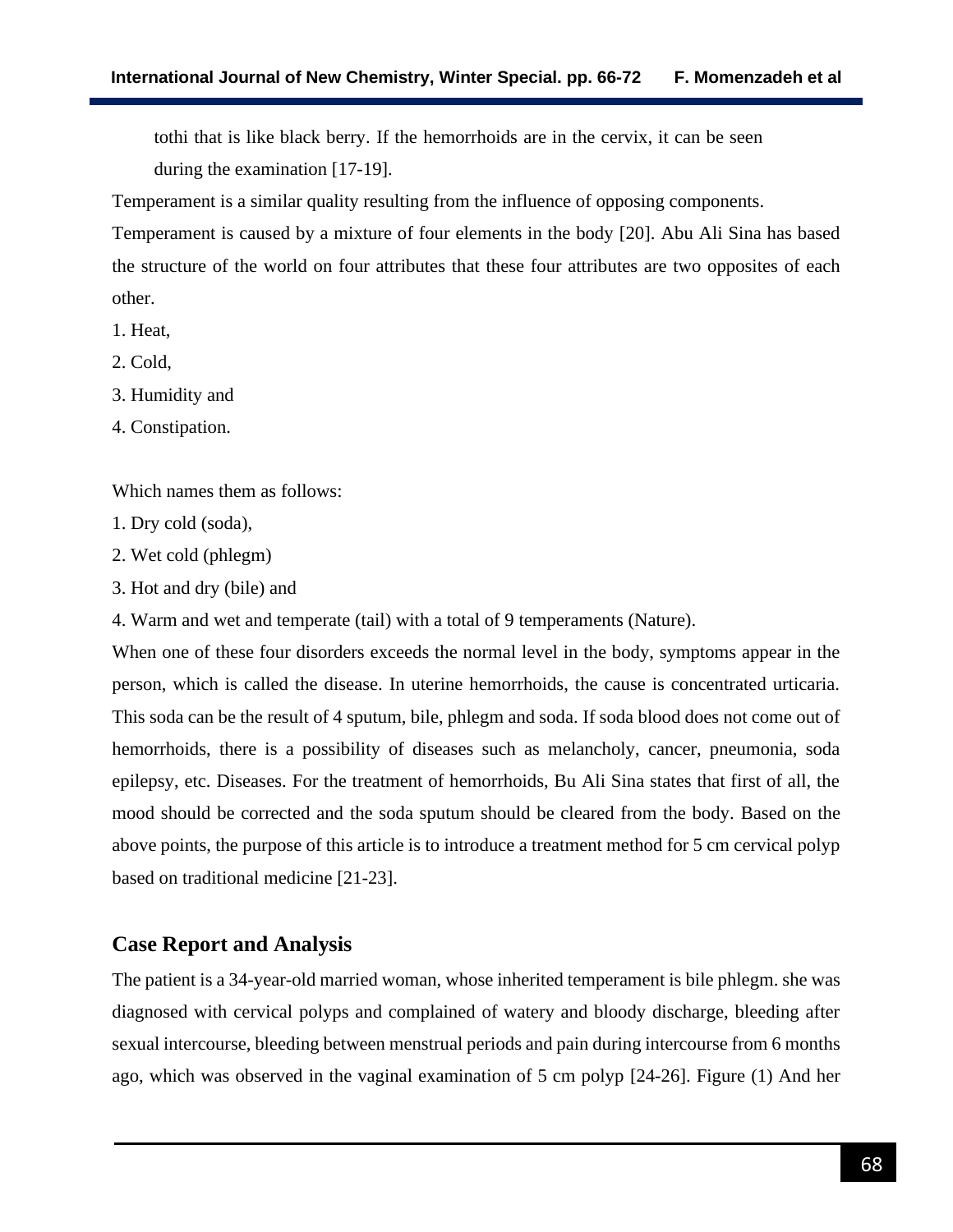uterine temperament was soda, which according to traditional medicine, the source of her uterine soda is phlegm and bile [27].



Figure 1. Traditional medicine, the source of her uterine soda is phlegm and bile

## **Discussion**

Bu Ali Sina believes that each person has his own moderation. Sickness is a departure from a person's specific moderation and treatment is a return of the person to his specific moderation. In traditional medicine, they are referred to as the six necessities, which include climate, medicine and food, mental illness, movement and stillness, sleep and wakefulness, and vomiting and retention [28]. The cause of cervical polyps in traditional medicine Soda accumulation. People who consume soda foods are more likely to get the disease. These foods include red meat, especially beef, fast food and canned food, stale cheese, salted fish, tea, eggplant, etc. are. Also, the liver of people who are normal in terms of warm temperament produces soda sputum. On the other hand, people with splenic dysfunction absorb less soda: because the spleen is the place where soda is stored in the body. The following steps must be taken to remove the cervical polyp:

A: Correcting the diet and refraining from eating soda foods

B: Mint sweat diet as anti-inflammatory and analgesic, mint in very high doses leads

to a 50% reduction in pain.

C: The technique of restricting blood flow to the cervical polyp.

However, treatment of this patient with a 7-day diet of peppermint sweat alone increases the absorption of this substance and creates more analgesic function in the body, and treated the disease with the lowest cost and simplest method. For the treatment of 5 cm cervical polyp in classical medicine, surgery is recommended, which has its own complications. In addition, the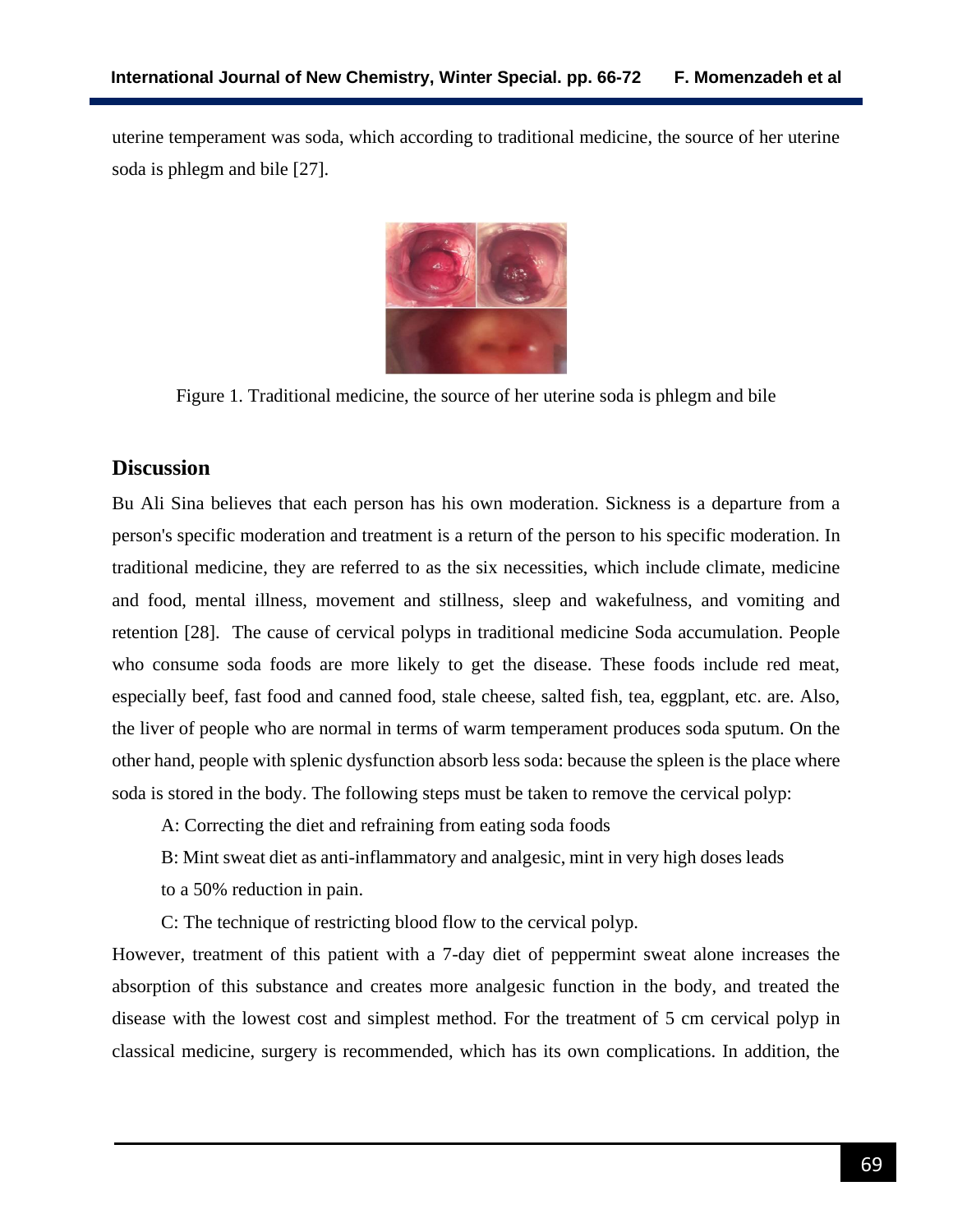patient and his family must endure the stress of surgery, and the socio-economic effects of surgery on the family and society must be considered:

therefore, it is necessary to study new non-invasive methods that have the greatest therapeutic effect in the shortest time. One of these methods is the use of traditional medicine, which has a long history in Iran, and even many foreign countries teach the resources of Iranian traditional medicine in their universities [29]. Research has shown that people who choose complementary medicine treatments are aware of the side effects of chemical drugs and think that conventional medicine treatments are very aggressive and harsh. On the other hand, the history of cervical polyps from the perspective of traditional medicine Iran has not yet been researched by historians and researchers in the history of medicine. Also, the treatments recommended in traditional Iranian medicine have not been studied in clinical trials or at least have not been available to the authors of the article: According to the principles of traditional medicine in this field.

### **Conclusion**

With the expansion of education and research in the field of traditional medicine, we can expect the development of traditional, effective, non-invasive and low-cost therapies based on individuality (patient temperament) that have a great contribution in increasing the patient's quality of life: Therefore, it is necessary to do more research in this field in order to develop treatments based on traditional medicine and based on scientific documents.

#### **Acknowledgments**

The authors thank the patient for allowing this case report to be published in details.

#### **References**

- [1]. A. Fathi, M. Farzin, R. Giti, MH. Kalantari, The Journal of prosthetic dentistry., 122:565 (2019)
- [2]. A Jedariforoughi, Doctmedico Journal 2:180 (2022)
- [3]. E. Ghasemi, AH. Fathi, S. Parvizinia, Journal of Iranian Dental Association., 31:169 (2019)
- [4]. R. Monirifard, M. Abolhasani, B. Tahani, A. Fathi, A. Choobdaran., Journal of Iranian Dental Association., 31:182 (2019)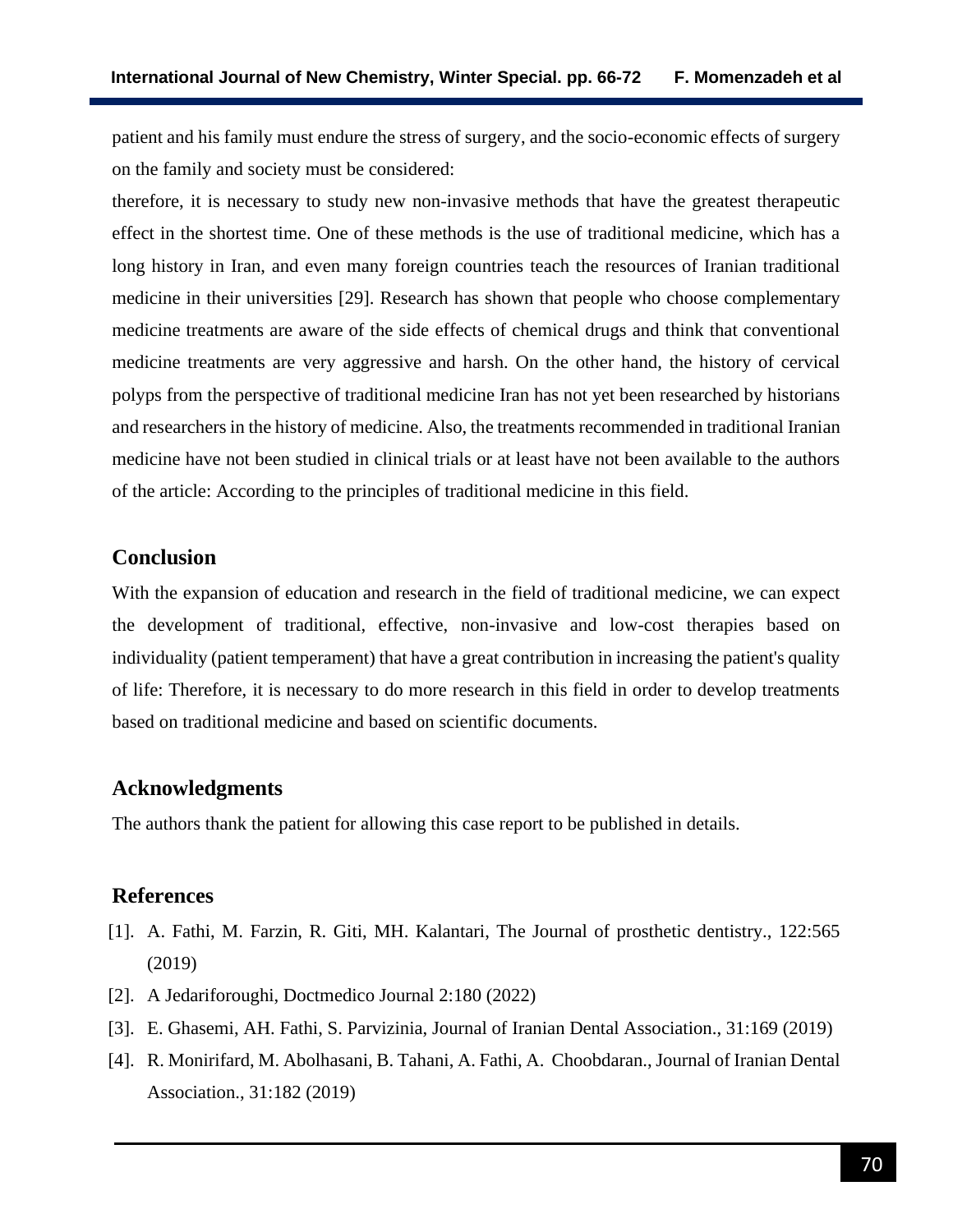- [5]. M. Abolhasani, P. Givehchian, A. Fathi, S. Goudarzi., Journal of Iranian Dental Association., 33:17 (2021)
- [6]. A Jedariforoughi, Doctmedico Journal 1:176 (2021)
- [7]. M. Ebadian, A. Fathi, S. Khodadad, International Journal of Dentistry., 2021:1 (2021)
- [8]. M. Ebadian, A. Fathi, M. Savoj, International Journal of Dentistry., 2021:1 (2021)
- [9]. AH. Ashtiani, N. Mardasi, A. Fathi, The Journal of Prosthetic Dentistry., 126:803 (2021)
- [10]. R. Mosharraf, P. Molaei, A. Fathi, S. Isler, International Journal of Dentistry., 2021:1 (2021)
- [11]. A Jedariforoughi, Doctmedico Journal 1:151 (2021)
- [12]. M. Abolhasani, E. Ghasemi, AH. Fathi, MJ. Hayatizadeh, Journal of Iranian Dental Association., 33:51 (2021)
- [13]. M. Maalekipour, M. Safari, M. Barekatain, A. Fathi, International Journal of Dentistry., 2021:1 (2021)
	- A. Fathi, A. Salehi, Academic Journal of Health Sciences., 36:51 (2021)
- [14]. N. Khamisi, A. Fathi, A. Yari, Academic Journal of Health Sciences., 37:136 (2022)
- [15]. AH. Fathi, E. Fardi, U. Zamani Ahari, M. Naghdipour Mirsadeghi, F. Oraie, The Iranian Journal of Obstetrics, Gynecology and Infertility., 24:79 (2021)
- [16]. A Jedariforoughi, International Journal of Medical Reviews and Case Reports 5:82 (2021)
- [17]. S. Saedi, A. Saedi, MM. Ghaemi, M. Milani Fard, Eurasian Journal of Science and Technology, 2:180 (2021)
- [18]. A Jedariforoughi, Doctmedico Journal 2:201 (2022)
- [19].S. Etemadi, B. Mahmoodiyeh, S. Rajabi, A. Kamali, M.M. fard, Ann. Romanian Soc. Cell Biol., 25:2417 (2021)
- [20].R. Alimoradzadeh, M. Mokhtare, S. Agah, Iran. J. Age., 12:78 (2017)
- [21]. A Jedariforoughi, Doctmedico Journal 2:194 (2022)
- [22]. A Jedariforoughi, Doctmedico journal 1:154 (2021)
- [23]. K. Ghajarzadeh, M.M. Fard, M.R. Alebouyeh, H. Alizadeh Otaghvar, A. Dabbagh, M. Mohseni, S.S. Kashani, A.M.M. Fard, S.H.R. Faiz, Annals of the Romanian Society for Cell Biology, 25: 2466 (2021)
- [24].F. Zabihi, MA. Abbasi, R. Alimoradzadeh, Annals of the Romanian Society for Cell Biology, 1: 2573 (2019)